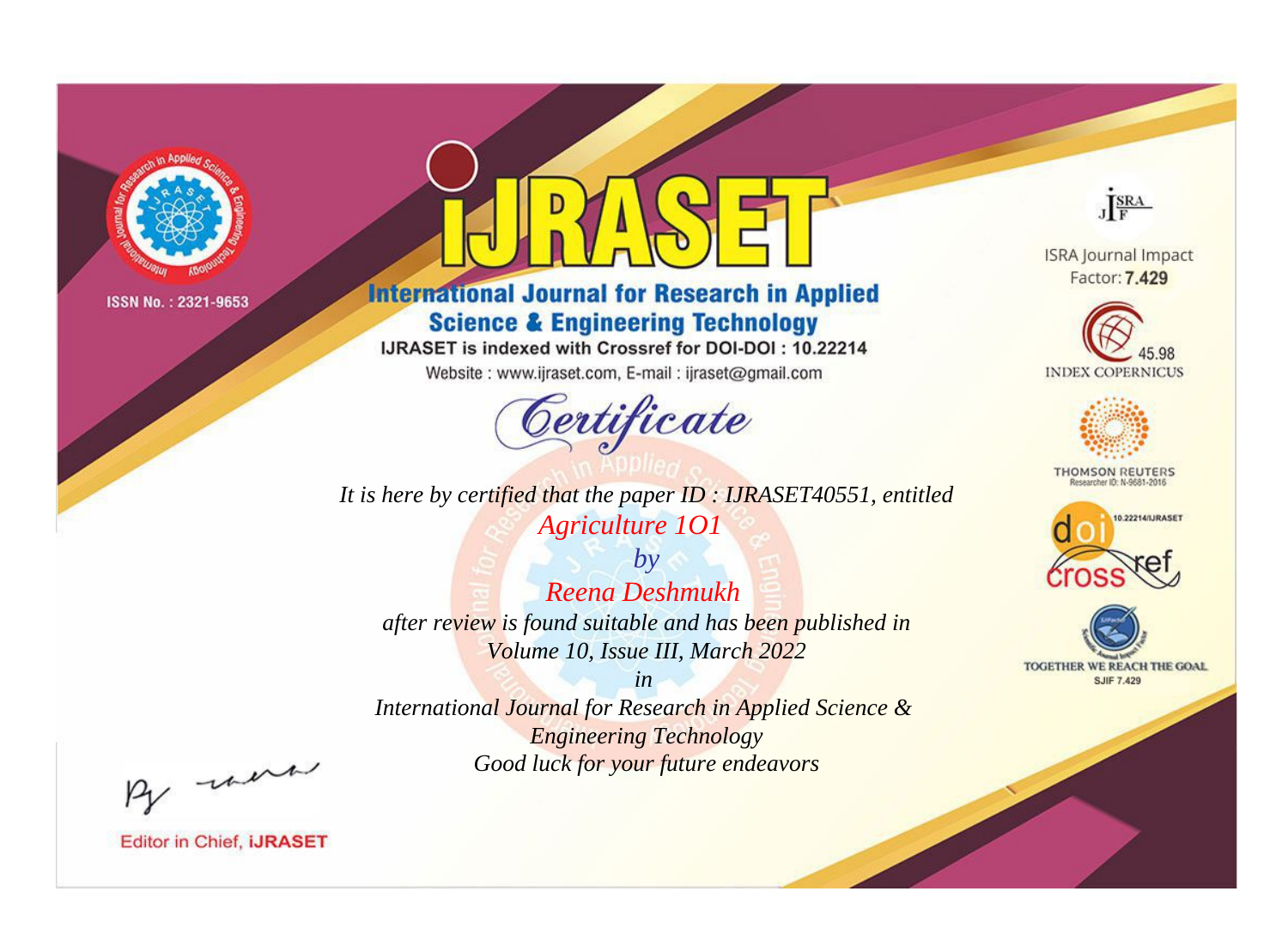

# **International Journal for Research in Applied Science & Engineering Technology**

IJRASET is indexed with Crossref for DOI-DOI: 10.22214

Website: www.ijraset.com, E-mail: ijraset@gmail.com



**ISRA Journal Impact** 

JERA

Factor: 7.429





**THOMSON REUTERS** 



TOGETHER WE REACH THE GOAL **SJIF 7.429** 

*It is here by certified that the paper ID : IJRASET40551, entitled Agriculture 1O1*

*by Tanuj Kude after review is found suitable and has been published in Volume 10, Issue III, March 2022*

*in* 

*International Journal for Research in Applied Science & Engineering Technology Good luck for your future endeavors*

By morn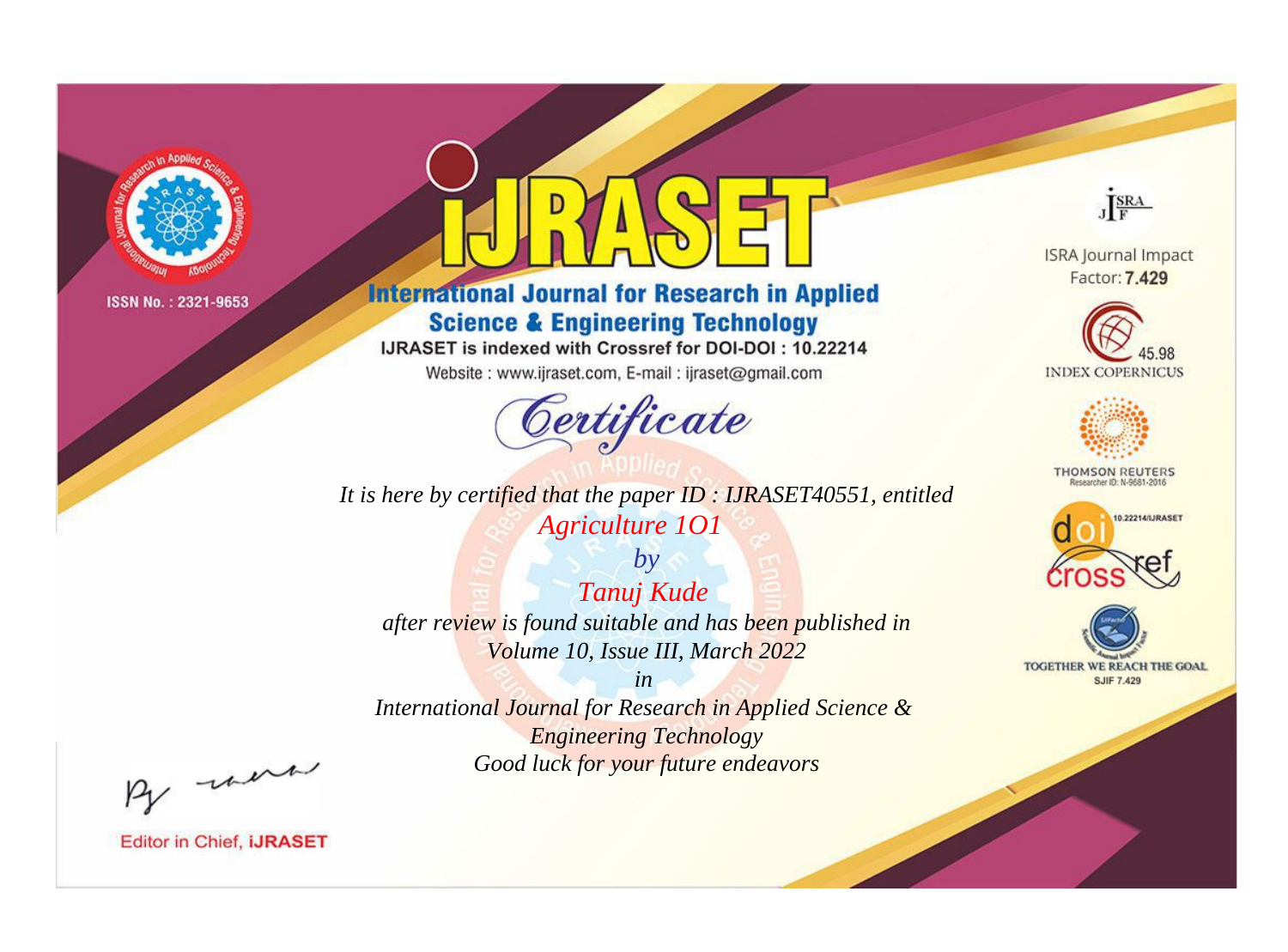

# **International Journal for Research in Applied Science & Engineering Technology**

IJRASET is indexed with Crossref for DOI-DOI: 10.22214

Website: www.ijraset.com, E-mail: ijraset@gmail.com



JERA

**ISRA Journal Impact** Factor: 7.429





**THOMSON REUTERS** 



TOGETHER WE REACH THE GOAL **SJIF 7.429** 

*It is here by certified that the paper ID : IJRASET40551, entitled Agriculture 1O1*

*by Nikita Godambe after review is found suitable and has been published in Volume 10, Issue III, March 2022*

*in* 

*International Journal for Research in Applied Science & Engineering Technology Good luck for your future endeavors*

By morn